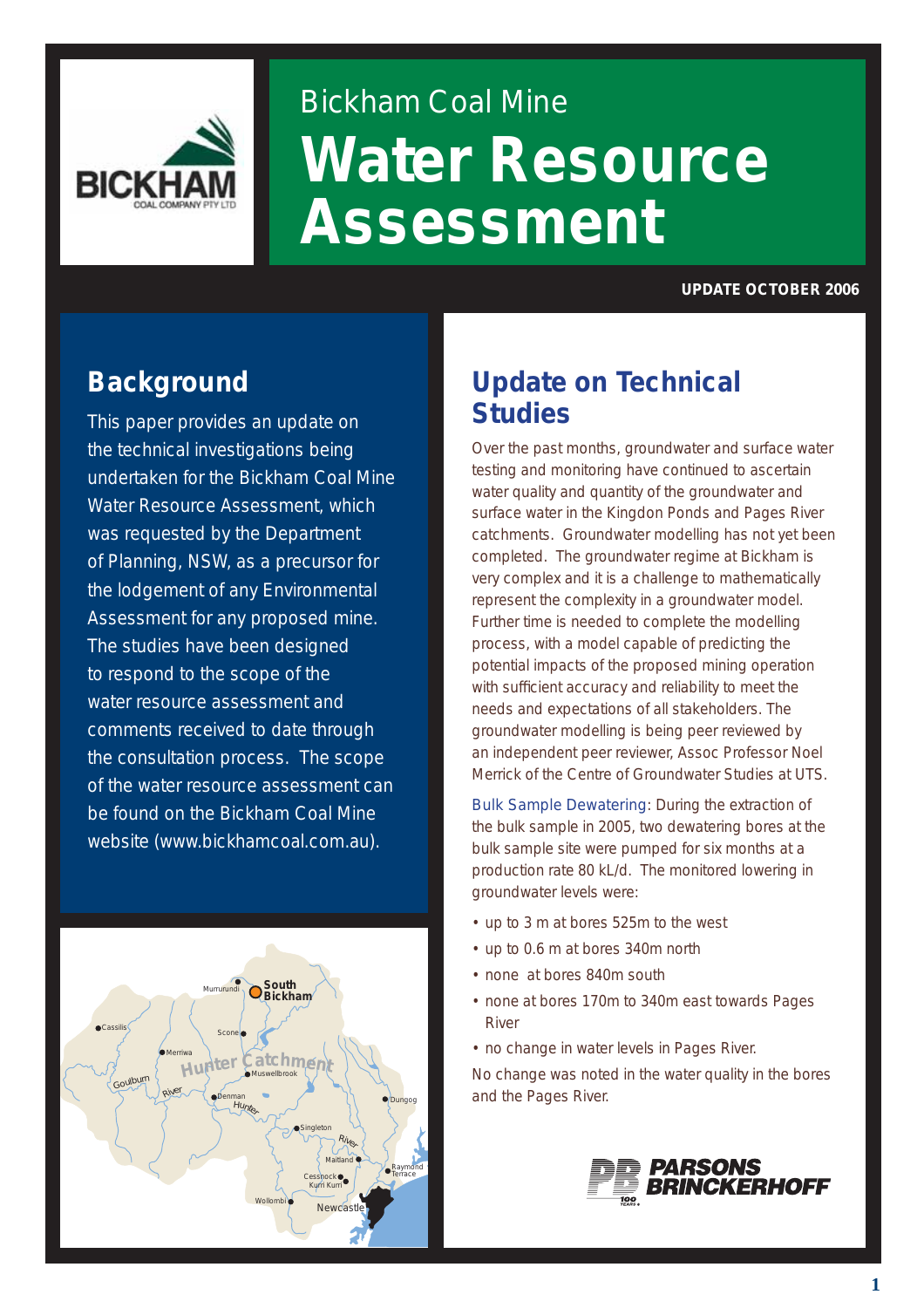Hydraulic Testing: this comprised pumping tests or falling head permeability tests. The results show generally confined aquifer conditions, low permeability and low storage.

Extended pumping tests were undertaken on bores close to Pages River for evidence of hydraulic connection between the river and the bores. Tests on bores near the G seam outcrop showed no evidence of interception or recharge from the river or from alluvium.

Water Level Monitoring: was conducted monthly in all bores, and monthly at seven stations along the Pages River. This monitoring indicates that groundwater levels are higher than the Pages River at all sites except at the most downstream bore in the coal measures (bore OH75B) where the groundwater level and river level are virtually the same.

Water Quality Monitoring: was conducted quarterly in all bores and monthly at seven locations along the Pages River. Monitoring also included quarterly surveys of salinity (electrical conductivity (EC)) and pH at 200m intervals along the Pages River.

The results also indicate that there are significant differences between the water quality in the Pages River and the hard rock groundwater. In general, salinity (as indicated by EC readings) in the bores near to the Pages River is lower than in the river itself. Monitoring shows little evidence of possible groundwater discharge to river.

A long profile survey of the Pages River was also undertaken by canoe. Major (saline) inflows were detected upstream of Bickham. The results show evidence of small low salinity inflows through the Bickham project area.

Stream Flow Monitoring: Stream flows were measured at five locations through the Bickham project area on 16 August and 20 September 2006 when the flow in the river was very low. These low flow conditions were ideal for detecting any inflows to or outflows from the Pages River. The results suggest that groundwater inflow of about 0.2 ML/day may occur in the reach of the river adjacent to the proposed mine pit.

Radon Survey: was undertaken to ascertain any connectivity between the groundwater in the coal measures and the Pages River. Radon is a naturally occurring isotope with a 3-day half-life, and it is a gas, so it does not survive very long in the river water. Elevated concentrations of radon in samples of river water could indicate zones of groundwater inflow. Samples were collected at 200m intervals along the river for radon analysis and also from each of the monitoring bores located close to Pages River.

Qualitative analysis of the survey results indicates that there is probably some groundwater inflow to Pages River between the upstream and downstream ends of the Bickham property. The results indicate that approximately 30% of the total inflow occurs from the alluvial flats upstream of the proposed mine, approximately 20% from the section of Pages River north of the proposed mine, 0% from the section of Pages River underlain by coal measures east of the mine (where the G seam outcrops in the river-bed) and 50% from the section of river downstream from any coal measures outcrops, where the river is underlain by basalt.

Further field work is being carried out to quantify these inflow rates

Flood Assessment: Flood flows have been estimated using a flood model which used data from the Bickham gauge. The resulting flood levels and flow velocities in the channel and on the floodplain have been assessed for the Pages River between Splitters Creek and the southern boundary of the Bickham property. The model results indicate in the section of river upstream of the Bickham gorge the floods of concern are the five and 10 year floods as these are the ones which have the highest potential for channel scouring because the majority of flow concentrated in the river channel. For larger floods there is some backup for water experienced creating a pool effect with lower flow velocities in the channel.

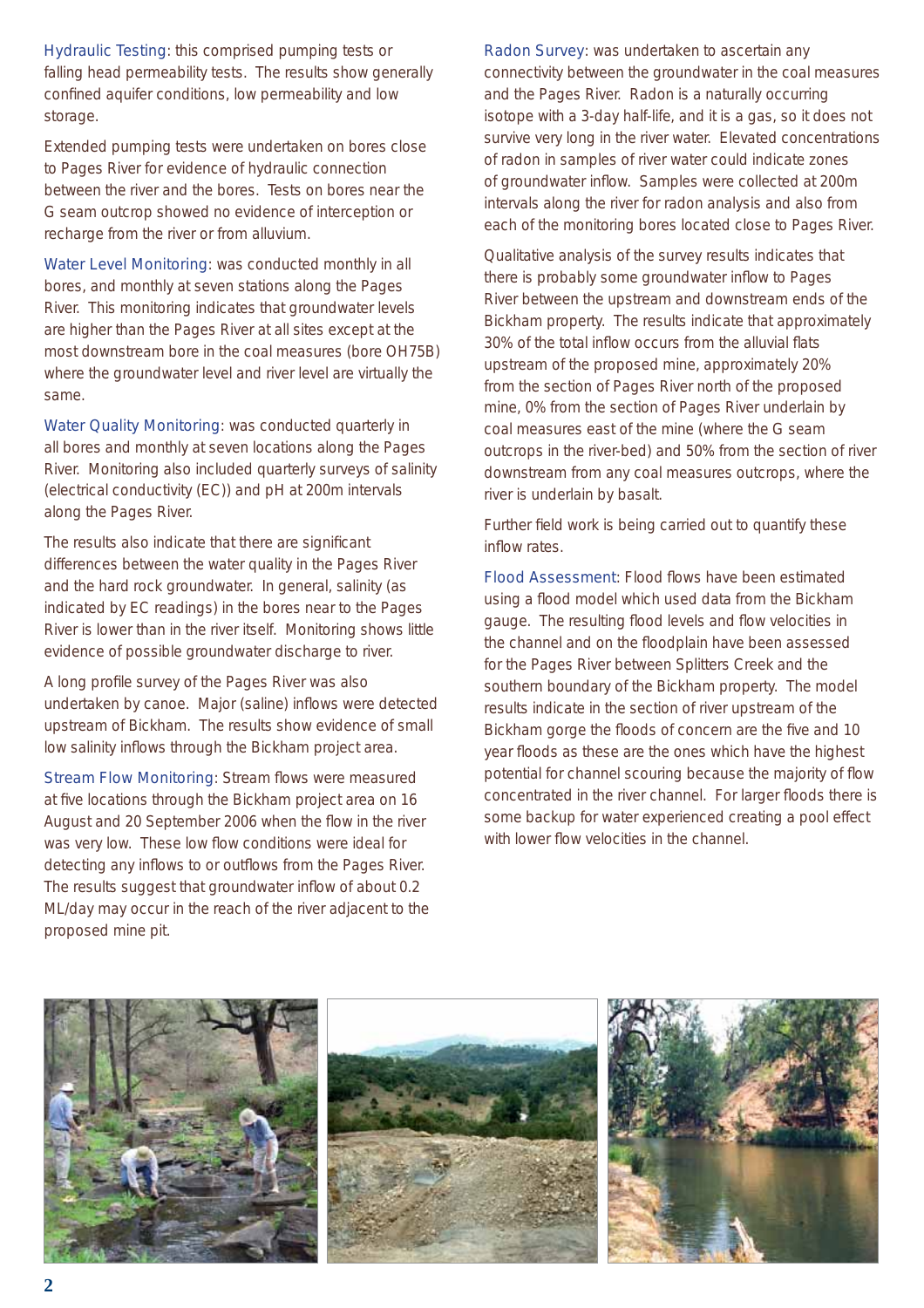# **Groundwater Modelling**

Groundwater modelling has not yet been completed. The groundwater regime at Bickham is very complex and it is a challenge to mathematically represent the complexity in a groundwater model. Establishing a steady and stable model that adequately represents the aquifer permeabilities and storage properties, recharge by rainfall infiltration directly to the low permeability hard rocks and the relationship between the hard rock aquifers and Pages River, has taken considerable time and effort, with each model run taking about six hours.

Further time is needed to complete the modelling process, with a model capable of predicting the potential impacts of the proposed mining operation with sufficient accuracy and reliability to meet the needs and expectations of all stakeholders. It is not possible at this time to predict when the modelling will be completed. It is acknowledged that the community is eager to see the results of the model and its implications. However, the focus of Bickham Coal Company and the consultants is on accuracy and a thorough assessment.

The groundwater modelling is being peer reviewed by an independent peer reviewer, Assoc Professor Noel Merrick of the Centre of Groundwater Studies at UTS.

# **Ground Water Levels and Quality**

From the investigations undertaken, and outlined above, the results suggest that the groundwater levels are generally higher than Pages River levels nearby and generally reflect the topography. This indicates that local recharge to the groundwater is by the infiltration of rainwater and not recharge from the Pages River. Discharge from the groundwater is by natural seepage, evapotranspiration and direct evaporation.

# **Groundwater Quality**

Based on the water quality monitoring outlined above the groundwater quality in the coal measures is generally good, and of lower salinity than the water in Pages River. Pockets of higher salinity have been observed in places, especially in the Kingdon Ponds catchment. Higher salinity is also generally observed in the marine Bickham Formation and the Werrie Basalt underlying the coal measures. The pH is mostly close to neutral, but there are small pockets of low pH groundwater.

Water quality monitoring indicates that the quality in the Pages River is very variable, and is influenced by the water quality coming from the upper parts of the catchment, well upstream of Bickham. There appears to be little impact of the local groundwater on water quality in Pages River.

# **Groundwater Interactions**

The hard rock aquifers within the Permian coal measures and parts of the overlying Bickham Formation are of primary interest, as these are the units likely to be impacted by the proposed mining project.

The basement units underlying the lowest coal seam (the G seam) will not be directly dewatered, and will not be significantly impacted by the dewatering. There is only small localised development of discontinuous alluvium within the potential impact zone of the project, and these alluvial sediments are not connected with the extensive alluvium aquifers upstream of Bickham and downstream of Gundy.

Significant investigations have been undertaken to understand the nature and degree of interconnection between Pages River and the groundwater within the coal measures, especially the most permeable part of the coal measures sequence, the G seam.

These detailed investigations include:

- Geological mapping of the coal seam outcrops
- Absence of major faulting and jointing either in outcrop or in drill-cores
- Water quality differences between the river and coal measures groundwater
- Radon survey
- Hydraulic testing, which suggests impermeable barriers between the G seam and the river
- Water level monitoring
- Direct measurements of streamflow that show only small increases in streamflow through the project area

These investigations indicate small volumes of groundwater discharge to Pages River from the coal measures. This discharge would be difficult to detect at times of higher streamflow in Pages River.

# **Buffer Zone between the Pit and the Pages River**

The buffer zone between the pit and Pages River will be a minimum of 150 m. The impact of blasting on the buffer zone was assessed to determine if blasting could affect the permeability between the pit and Pages River. The principal finding was that there would be negligible impact on the pit walls more than 15m from the face and there would be no affect on the permeability between the pit and the Pages River.